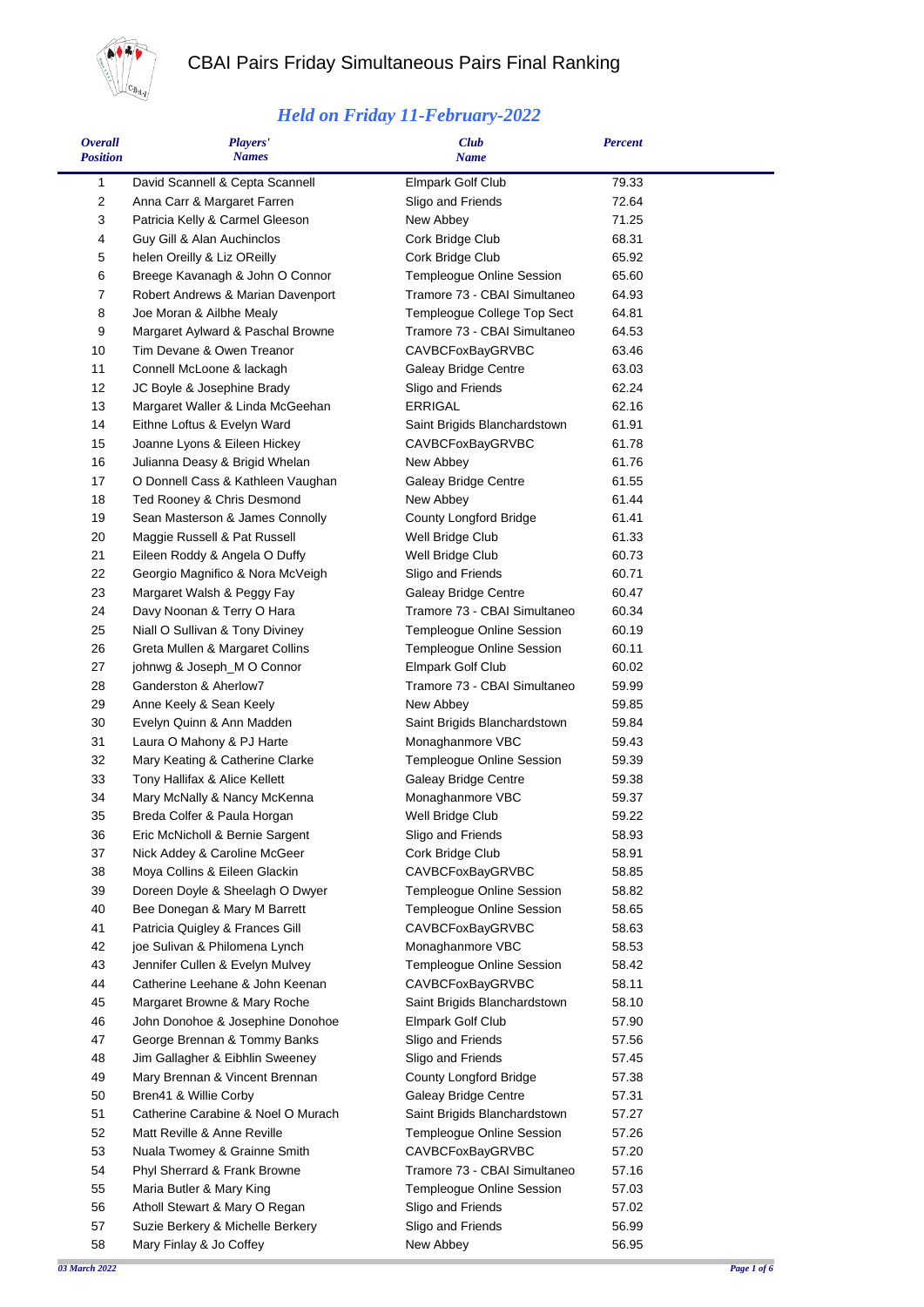| <b>Overall</b>  | Players'                             | Club                          | <b>Percent</b> |  |
|-----------------|--------------------------------------|-------------------------------|----------------|--|
| <b>Position</b> | <b>Names</b>                         | <b>Name</b>                   |                |  |
| 59              | Brenda Moran & Fionuala Gill         | Templeogue College Top Sect   | 56.86          |  |
| 60              | Maria Baird & Paul Baird             | Templeogue College A B Secti  | 56.68          |  |
| 61              | Maria Lynch & Philomena O Connor     | Sligo and Friends             | 56.62          |  |
| 62              | Kay Kirby & Elizabeth Morrissey      | Tramore 73 - CBAI Simultaneo  | 56.56          |  |
| 63              | Carolyn McCarthy & Mary E Dillon     | <b>Galeay Bridge Centre</b>   | 56.51          |  |
| 64              | Helena McIntyre & Deirdre Daly       | Saint Brigids Blanchardstown  | 56.49          |  |
| 65              | Ann Caulfield & Raymond Hearty       | Sligo and Friends             | 56.47          |  |
| 66              | Noreen Flynn & Jean Sayers           | Tramore 73 - CBAI Simultaneo  | 56.29          |  |
| 67              | Anne Cooke & Jennifer Kelly          | Elmpark Golf Club             | 56.28          |  |
| 68              | Anne O Shea & Joe OShea              | Well Bridge Club              | 56.22          |  |
| 69              | Fiona Place & Pat Ward               | Galeay Bridge Centre          | 56.17          |  |
| 70              | Dominic Moran & Conor Fox            | Templeogue College Top Sect   | 56.16          |  |
| 71              | Ann Duggan & Eilis McCormack         | New Abbey                     | 56.13          |  |
| 72              | Mfitz & Aidan Cleary                 | Galeay Bridge Centre          | 56.10          |  |
| 73              | Maebh McCluskey & Patricia McCorm    | Monaghanmore VBC              | 56.07          |  |
| 74              | Frank Goodwin & John Macdonald       | Sligo and Friends             | 55.99          |  |
| 75              | John Macnamara & Larry O Sullivan    | Saint Brigids Blanchardstown  | 55.91          |  |
| 76              | John Kiernan & Olive Kilbane         | County Longford Bridge        | 55.90          |  |
| 77              | Conal Gallagher & Peter Mullen       | Sligo and Friends             | 55.70          |  |
| 78              | Emer Roberts & Ray Lally             | <b>ERRIGAL</b>                | 55.61          |  |
| 79              | Mary Deery & Joy Time                | Monaghanmore VBC              | 55.61          |  |
| 80              | Betty Doyle & Mary Russell           | Templeogue College A B Secti  | 55.57          |  |
| 81              | Niamh Boyle & Nessa Neilson          | Templeogue College A B Secti  | 55.54          |  |
| 82              | Beryl Dunne & Collette Maher         | <b>ERRIGAL</b>                | 55.42          |  |
| 83              | Philomena Morrin & Bernie O Sullivan | Elmpark Golf Club             | 55.41          |  |
| 84              | Patsy O Kane & Lorraine Byrne        | Sligo and Friends             | 55.35          |  |
| 85              | Sean McNamee & Marie McNamee         | Saint Brigids Blanchardstown  | 55.33          |  |
| 86              | Peter Wilson & Joe Caulfield         | Galeay Bridge Centre          | 55.24          |  |
| 87              | Joan OConnor & Noreen Flood          | Well Bridge Club              | 55.19          |  |
| 88              | Michele Heaslip & James Ward         | Galeay Bridge Centre          | 55.09          |  |
| 89              | ormonde100 & d wal                   | Galeay Bridge Centre          | 55.08          |  |
| 90              | Frances Donnelly & Niamh Friel       | Sligo and Friends             | 55.08          |  |
| 91              | Mary Shannon & Nan Murtagh           | <b>County Longford Bridge</b> | 55.02          |  |
| 92              | Ulf Jonsson & Matts Lindberg         | Galeay Bridge Centre          | 54.82          |  |
| 93              | Lucia Murphy & Margaret Ryan         | Galeay Bridge Centre          | 54.63          |  |
| 94              | Eugene McRoe & Angela Curran         | Sligo and Friends             | 54.49          |  |
| 95              | Maeve Buckmaster & Bill Buckmaster   | Templeogue College A B Secti  | 54.48          |  |
| 96              | Tom McNicholas & Paul Waldron        | Sligo and Friends             | 54.34          |  |
| 97              | Roisin McHugh & Máirin UiRuanai      | Sligo and Friends             | 54.26          |  |
| 98              | Bridie Fitzpatrick & Mary Casey      | New Abbey                     | 54.25          |  |
| 99              | Margaret Breen & Mary-P Treacy       | Tramore 73 - CBAI Simultaneo  | 54.25          |  |
| 100             | Anne Howard & Patricia Wills         | Templeogue College Top Sect   | 54.24          |  |
| 101             | Molly Ward & Cathleen Gallagher      | Sligo and Friends             | 54.02          |  |
| 102             | Adrian Steed & Joelle Noname         | Galeay Bridge Centre          | 53.91          |  |
| 103             | Marian Tubbritt & Claire Tallon      | Tramore 73 - CBAI Simultaneo  | 53.89          |  |
| 104             | Monica Purcell & Cora Kinane         | Templeogue Online Session     | 53.85          |  |
| 105             | Helena McCormick & Bridget Tinsley   | New Abbey                     | 53.81          |  |
| 106             | Nellie White & Pat OMahony           | Cork Bridge Club              | 53.53          |  |
| 107             | Alacoque Fanning & Maurice Dixon     | Templeogue College A B Secti  | 53.49          |  |
| 108             | Anne Carroll & Marguerita Cox        | CAVBCFoxBayGRVBC              | 53.41          |  |
| 109             | Joe Sheeky & Pat Fitzpatrick         | <b>CAVBCFoxBayGRVBC</b>       | 53.39          |  |
| 110             | Kay Duddy & Patricia Eames           | Sligo and Friends             | 53.38          |  |
| 111             | Michael O Malley & Michael Grace     | Templeogue Online Session     | 53.26          |  |
| 112             | Tom Byrne & Peg Kilcawley            | Sligo and Friends             | 53.25          |  |
| 113             | Helen Keane & Brid Groeger           | Tramore 73 - CBAI Simultaneo  | 53.22          |  |
| 114             | Marie Kidney & Brid Kilfeather       | ERRIGAL                       | 53.20          |  |
| 115             | Kay Clement & Norita12               | Cork Bridge Club              | 53.17          |  |
| 116             | Catherine Andrews & Jacqueline Fure  | <b>CAVBCFoxBayGRVBC</b>       | 53.15          |  |
| 117             | Moira Kinlay & Kay Hurley            | Elmpark Golf Club             | 53.10          |  |
| 118             | Genie ORegan & Brian Madden          | Cork Bridge Club              | 52.95          |  |
| 119             | Anne Phelan & Richard Breen          | Tramore 73 - CBAI Simultaneo  | 52.79          |  |
| 120             | Larry Bracken & Dan ONeill           | Cork Bridge Club              | 52.77          |  |
| 121             | Rita Lundon & Angela Murphy          | Sligo and Friends             | 52.54          |  |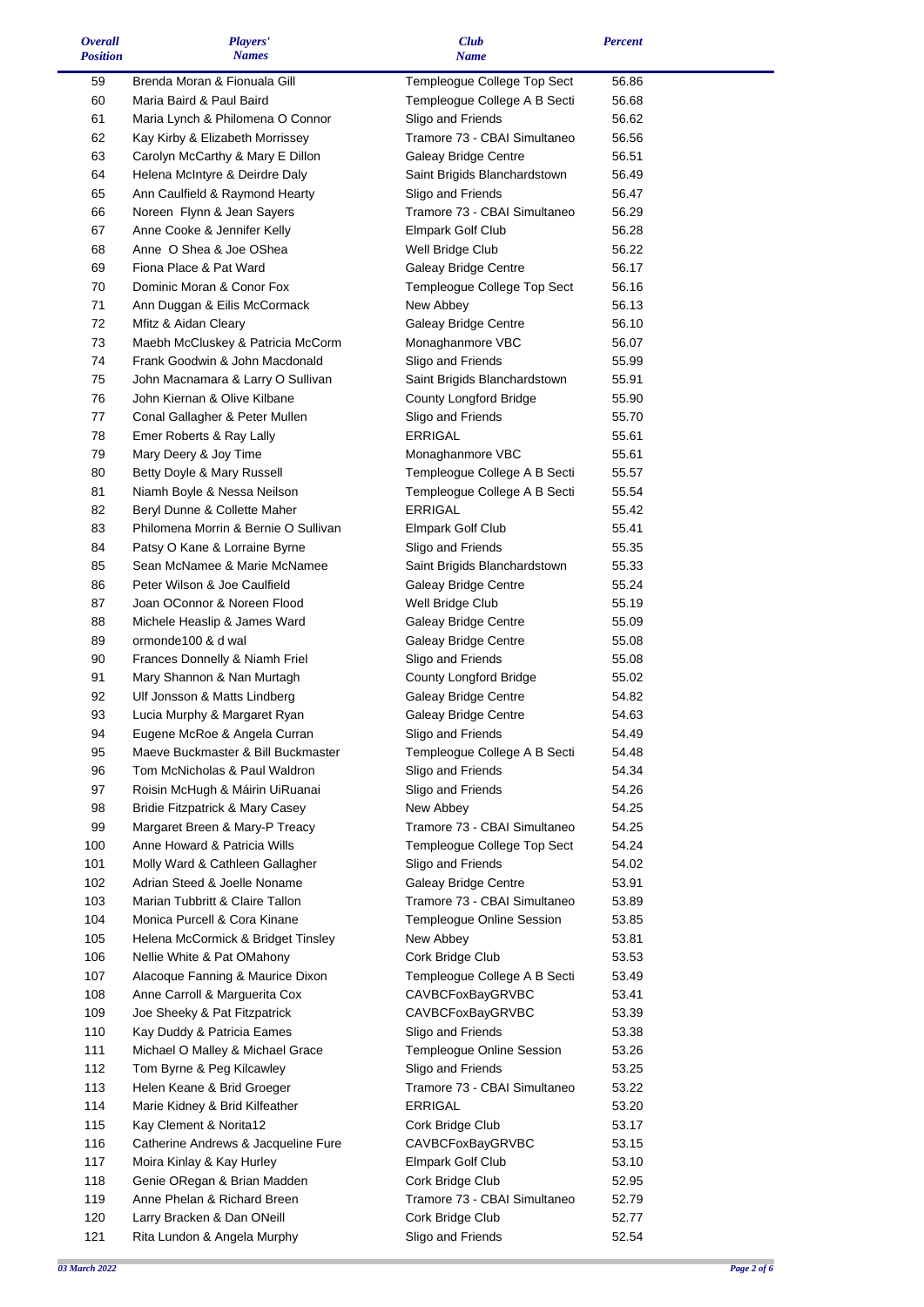| <b>Overall</b>  | Players'                             | <b>Club</b>                      | <b>Percent</b> |  |
|-----------------|--------------------------------------|----------------------------------|----------------|--|
| <b>Position</b> | <b>Names</b>                         | <b>Name</b>                      |                |  |
|                 |                                      |                                  | 52.34          |  |
| 122             | Marie Kelly & Caitriona UiOgain      | Well Bridge Club                 |                |  |
| 123             | Brid Flanagan & Marie McManus        | Well Bridge Club                 | 52.30          |  |
| 124             | Rusty & Rusty                        | CAVBCFoxBayGRVBC                 | 52.29          |  |
| 125             | Martin Keane & Paddy Walsh           | Templeogue College Top Sect      | 52.11          |  |
| 126             | Sheila Dempsey & Marion Dunne        | New Abbey                        | 52.03          |  |
| 127             | Maureen Reddy & Mary T Brady         | Saint Brigids Blanchardstown     | 52.01          |  |
|                 |                                      |                                  |                |  |
| 128             | Anne Butler & Rita Lacey             | Sligo and Friends                | 51.99          |  |
| 129             | Michael Keeshan & Martin Colbert     | <b>ERRIGAL</b>                   | 51.89          |  |
| 130             | Roisin Troy & Mary Greene            | Saint Brigids Blanchardstown     | 51.81          |  |
| 131             | Mary Treanor & Ann Lavelle           | Monaghanmore VBC                 | 51.71          |  |
| 132             | Dave Terry & sconnor                 | Galeay Bridge Centre             | 51.69          |  |
| 133             | Peter Rooney & Arthur McGrail        | Saint Brigids Blanchardstown     | 51.67          |  |
|                 |                                      |                                  |                |  |
| 134             | Maria Callinan & Kathleen Broaders   | CAVBCFoxBayGRVBC                 | 51.64          |  |
| 135             | Freddie Langford & John Comyn        | Galeay Bridge Centre             | 51.61          |  |
| 136             | Elizabeth Mooney & Iris Graham       | Tramore 73 - CBAI Simultaneo     | 51.59          |  |
| 137             | Anne Kinsella & Grace Corcoran       | Sligo and Friends                | 51.44          |  |
| 138             | Patricia O Sullivan & Jim O Sullivan | Sligo and Friends                | 51.33          |  |
| 139             | Jean Power & Bairbre Ennis           | Well Bridge Club                 | 51.32          |  |
|                 |                                      |                                  |                |  |
| 140             | Seamus Dowling & Helen Healy         | Templeogue Online Session        | 51.13          |  |
| 141             | Alan O Sullivan & B J O Brien        | Galeay Bridge Centre             | 51.08          |  |
| 142             | Dermot Culligan & Lesley Magee       | Well Bridge Club                 | 50.96          |  |
| 143             | Teresa Conaty & Margaret Kinsella    | Monaghanmore VBC                 | 50.95          |  |
| 144             | Olive O Donnell & John Corcoran      | Sligo and Friends                | 50.94          |  |
| 144             | Fidelma O Connell & Kate Hogan       | Tramore 73 - CBAI Simultaneo     | 50.94          |  |
|                 |                                      |                                  |                |  |
| 146             | Carmel O Leary & Pat Melvin          | Tramore 73 - CBAI Simultaneo     | 50.93          |  |
| 147             | Maura Ryan & Bridie Keane            | Sligo and Friends                | 50.90          |  |
| 148             | Philip Evans & Gary Beirne           | Templeogue Online Session        | 50.85          |  |
| 149             | Annette Murphy & Phyliss Marmion     | <b>ERRIGAL</b>                   | 50.77          |  |
| 150             | Angela Linehan & Marie Farrell       | Templeogue Online Session        | 50.77          |  |
| 151             | Breege Cosgrave & Carmel Connolly    | Cork Bridge Club                 | 50.74          |  |
|                 |                                      |                                  |                |  |
| 152             | Ann O Rourke & Patricia Tyrrell      | Templeogue College Top Sect      | 50.70          |  |
| 153             | Joe Walsh & Ruth O Dea               | Galeay Bridge Centre             | 50.68          |  |
| 154             | Geraldine McMahon & Nano Fitzgeral   | Tramore 73 - CBAI Simultaneo     | 50.66          |  |
| 155             | Marjorie Hegarty & Philip McAvoy     | Sligo and Friends                | 50.66          |  |
| 156             | Eileen McElvaney & Mary O Reilly     | Monaghanmore VBC                 | 50.38          |  |
| 157             | Anna Glavin & Kathleen O Shea        | Sligo and Friends                | 50.36          |  |
|                 |                                      | Galeay Bridge Centre             |                |  |
| 158             | Gemma Costelloe & Do Kavanagh        |                                  | 50.33          |  |
| 159             | Briain Healy & Ethna Healy           | <b>Templeogue Online Session</b> | 50.29          |  |
| 160             | Niamh Sweeney & Helen Dawson         | Templeogue College Top Sect      | 50.18          |  |
| 161             | Bridie McCoy & Brid Price            | Monaghanmore VBC                 | 50.13          |  |
| 162             | Mary O Neill & Bridget McGuane       | Sligo and Friends                | 49.95          |  |
| 163             | Susanna Kenny & Christine Heffron    | Sligo and Friends                | 49.92          |  |
| 164             | Eileen O Donovan & Maria Whelan      |                                  |                |  |
|                 |                                      | Galeay Bridge Centre             | 49.90          |  |
| 165             | Mary Daniels & Mary Santry           | Tramore 73 - CBAI Simultaneo     | 49.88          |  |
| 166             | Anne Looney & Ger Foley              | Tramore 73 - CBAI Simultaneo     | 49.60          |  |
| 167             | Fr. Gabriel Murphy & Martin Naughto  | Sligo and Friends                | 49.56          |  |
| 168             | Una O Gorman & Eileen McCabe         | Galeay Bridge Centre             | 49.53          |  |
| 169             | Helen McNamara & Phil McAuliffe      | Elmpark Golf Club                | 49.47          |  |
| 170             | Sean Devitt & Pat Carter             | Templeogue Online Session        | 49.36          |  |
|                 |                                      |                                  |                |  |
| 171             | Anne McElwain & Robert Delargy       | Galeay Bridge Centre             | 49.33          |  |
| 172             | Maura Colgan & Frances Daly          | Saint Brigids Blanchardstown     | 49.32          |  |
| 173             | John Kelly & Jim Harkins             | <b>County Longford Bridge</b>    | 49.29          |  |
| 174             | Rena Frawley & Mary Briscoe          | Elmpark Golf Club                | 49.24          |  |
| 175             | Pat Marron & Ita Marron              | Templeogue College A B Secti     | 48.99          |  |
| 176             | John Hopkins & Keith Clarke          | Galeay Bridge Centre             | 48.96          |  |
|                 |                                      |                                  |                |  |
| 177             | Grainne Barton & Mary Myler          | Saint Brigids Blanchardstown     | 48.94          |  |
| 178             | Enda Sweeney & Elinor O Brien        | Tramore 73 - CBAI Simultaneo     | 48.87          |  |
| 179             | Maura O Mordha & Helen Clarke        | Monaghanmore VBC                 | 48.84          |  |
| 180             | Margaret Hanlon & Kieran Hannon      | Monaghanmore VBC                 | 48.84          |  |
| 181             | Maeve O Neill & John Owen            | Galeay Bridge Centre             | 48.73          |  |
| 181             | Margaret O Shea & Peggy Kelly        | Galeay Bridge Centre             | 48.73          |  |
| 183             | Geraldine Molloy & Mary O Connell    | New Abbey                        | 48.64          |  |
|                 |                                      |                                  |                |  |
| 184             | Eileen Kavanagh & Sheila Moloney     | Well Bridge Club                 | 48.63          |  |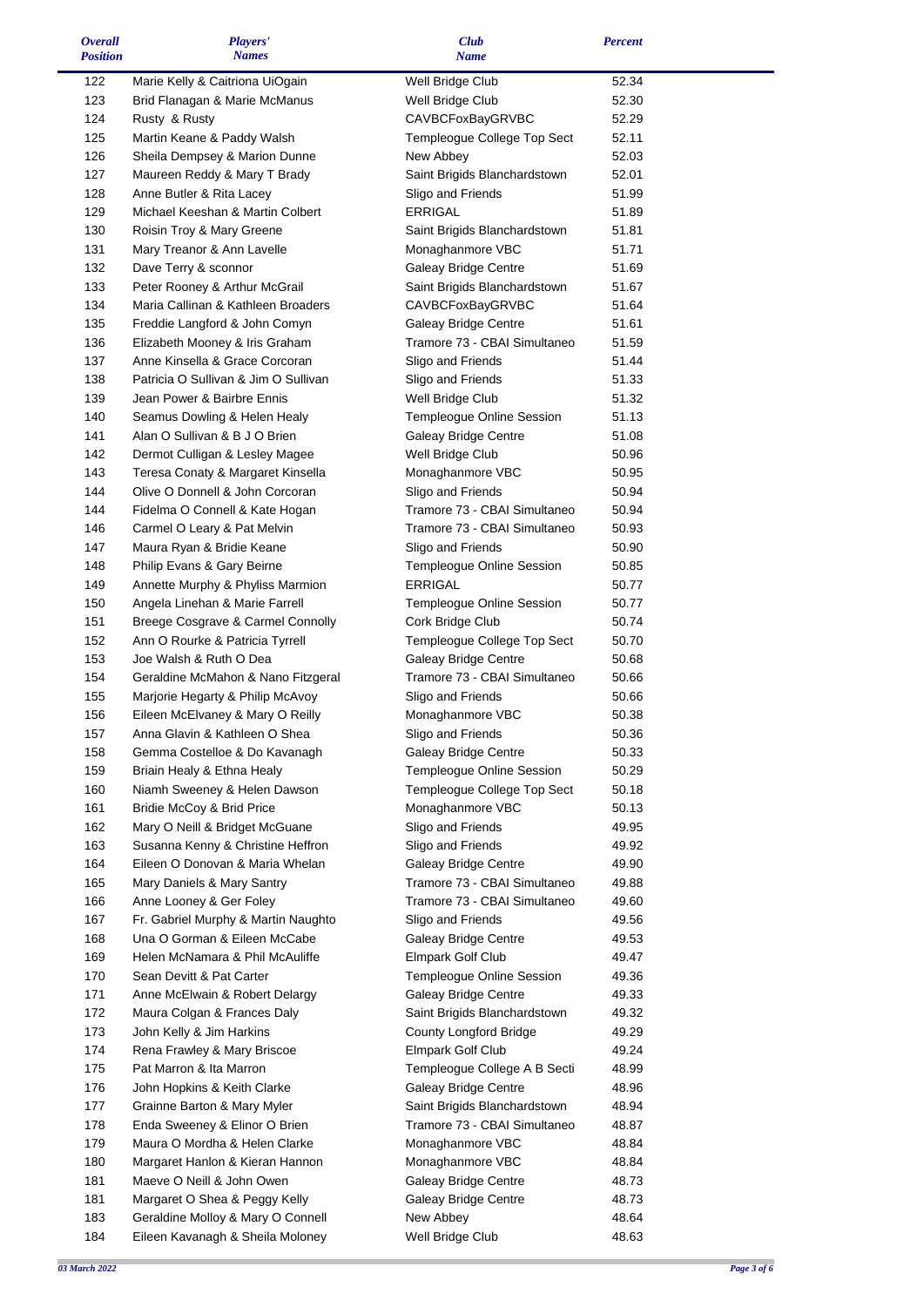| <b>Overall</b>  | Players'                            | Club                                                         | <b>Percent</b> |  |
|-----------------|-------------------------------------|--------------------------------------------------------------|----------------|--|
| <b>Position</b> | <b>Names</b>                        | <b>Name</b>                                                  |                |  |
| 185             | Kathleen Fallon & Maura Conway      | County Longford Bridge                                       | 48.60          |  |
| 186             | Kitty Brogan & Betty Law            | New Abbey                                                    | 48.56          |  |
| 187             | Loretta McHugh & Norman Maclachla   | Templeogue College A B Secti                                 | 48.48          |  |
| 188             | Peter McGonigle & Tom Robertson     | Galeay Bridge Centre                                         | 48.38          |  |
| 189             | Marion Geoghegan & Monica Clerkin   | Monaghanmore VBC                                             | 48.34          |  |
| 190             | Maeve Kenny & Frank Kenny           | Well Bridge Club                                             | 48.31          |  |
| 191             | Ann O Connell & Valerie Burke-Moran | Templeogue College Top Sect                                  | 48.09          |  |
| 192             | Phyllis Fullam & Sheila Quinn       | New Abbey                                                    | 48.08          |  |
| 193             | Rita Harvey & Eibhlin McCracken     | Sligo and Friends                                            | 48.07          |  |
| 194             | Deirdre Lohan & Margaret Lombard    |                                                              |                |  |
|                 |                                     | Templeogue College Top Sect                                  | 48.01          |  |
| 195             | Dave McKeon & Jerry ORiordan        | Well Bridge Club                                             | 48.00          |  |
| 196             | Breda Murphy & Jo Coffey            | Sligo and Friends                                            | 47.94          |  |
| 197             | Pat O Connor & Jim Cannon           | Templeogue College A B Secti                                 | 47.61          |  |
| 198             | Margaret Cawley O Connor & Mary M   | Elmpark Golf Club                                            | 47.53          |  |
| 199             | James Carleton & Kevin Dolan        | Sligo and Friends                                            | 47.49          |  |
| 200             | Bridie C Maher & Bernadette Zelman  | Templeogue Online Session                                    | 47.34          |  |
| 201             | Rhona Preston & Maureen Roche       | Sligo and Friends                                            | 47.14          |  |
| 202             | Eddie McNally & Breda Kelly         | Templeogue College A B Secti                                 | 47.11          |  |
| 203             | Mairin MacDevitt & Rona Booth       | <b>CAVBCFoxBayGRVBC</b>                                      | 46.91          |  |
| 204             | Eric Pelly & Mary Horan             | Templeogue College Top Sect                                  | 46.73          |  |
| 205             | Ann S Feeney & Marie (Catherine) Ke | Templeogue College A B Secti                                 | 46.71          |  |
| 206             | Frances Brady & Joyce Curran        | Templeogue Online Session                                    | 46.60          |  |
| 207             | Teresa Muldoon & Angela Doyle       | Saint Brigids Blanchardstown                                 | 46.56          |  |
| 208             | Terry Kavanagh & Adrienne Taylor    | Templeogue Online Session                                    | 46.54          |  |
| 209             | Sean Fletcher & Mary Brady          | Templeogue Online Session                                    | 46.44          |  |
| 210             | Mai Stephenson & Pauline Malone     | Templeogue Online Session                                    | 46.41          |  |
| 211             | Mary BH Doherty & Kathleen McCay    | Sligo and Friends                                            | 46.36          |  |
| 212             | Nuala Collins & Anne Murphy         | New Abbey                                                    | 46.31          |  |
| 213             | Damian Treanor & Katriona Casey     | Monaghanmore VBC                                             | 46.20          |  |
| 214             | Fergus OConnor & Tim O Connell      | Cork Bridge Club                                             | 46.13          |  |
| 215             | Colm Morrissey & Anne Cavanagh      | ERRIGAL                                                      | 46.01          |  |
| 216             | Meg Myerscough & Meg McNamara       | New Abbey                                                    | 45.84          |  |
| 217             | Eileen Brazil & Catherine Prosser   | Well Bridge Club                                             | 45.69          |  |
| 218             | Maura Kavanagh & Anne Callanan      | Tramore 73 - CBAI Simultaneo                                 | 45.66          |  |
| 219             | Sam Hewlett James & David Slattery  | <b>CAVBCFoxBayGRVBC</b>                                      | 45.64          |  |
| 220             | Anne Byrne & Margaret Farmer        | New Abbey                                                    | 45.58          |  |
| 221             | olliesgirl & Dolores O Shea         | Sligo and Friends                                            | 45.54          |  |
| 222             | Bernie Finan & Miriam Mullan        | Galeay Bridge Centre                                         | 45.48          |  |
| 223             | Elizabeth Dixon & verasmyth         | Saint Brigids Blanchardstown                                 | 45.48          |  |
| 224             | Una Gillespie & Noreen Sullivan     |                                                              |                |  |
|                 |                                     | Saint Brigids Blanchardstown<br>Tramore 73 - CBAI Simultaneo | 45.45          |  |
| 225             | Betty Fox & Monica Cronin           |                                                              | 45.45          |  |
| 226             | Mary Sharp & David Brophy           | <b>Elmpark Golf Club</b>                                     | 45.34          |  |
| 227             | Teresa Reddy & Jackie Rogers        | Templeogue College Top Sect                                  | 45.25          |  |
| 228             | Kate Tammemagi & Grainne Dancy      | Sligo and Friends                                            | 45.22          |  |
| 229             | irenekirby & Beatrice Doran         | Elmpark Golf Club                                            | 45.11          |  |
| 230             | Mary Jo Kelly & Monica O Loughlin   | Tramore 73 - CBAI Simultaneo                                 | 45.11          |  |
| 231             | Michael Rowan & Michael Kiernan     | Galeay Bridge Centre                                         | 45.10          |  |
| 232             | Rose Moore & Frances McGuckian      | ERRIGAL                                                      | 45.07          |  |
| 233             | Bridget Mangan & Mary Meagher-OK    | <b>Elmpark Golf Club</b>                                     | 45.04          |  |
| 234             | Christine Watters & Kay McDonald    | CAVBCFoxBayGRVBC                                             | 44.95          |  |
| 235             | Bernie O Connell & Cyril Boyd       | Templeogue Online Session                                    | 44.93          |  |
| 236             | Yvonne Meenan & Josie Hensey        | New Abbey                                                    | 44.93          |  |
| 237             | Kevin Clark & Nicky Clark           | <b>ERRIGAL</b>                                               | 44.89          |  |
| 238             | Eileen Bradley & Leonie Kelly       | New Abbey                                                    | 44.73          |  |
| 239             | Patsy O Brien & Nancy O Mullane     | Tramore 73 - CBAI Simultaneo                                 | 44.73          |  |
| 240             | Pearl OConnell & Evelyn Murphy      | Cork Bridge Club                                             | 44.68          |  |
| 241             | Rosemary Cunningham & Maria Doyl    | Templeogue Online Session                                    | 44.68          |  |
| 242             | Regina Brady & Tom Grennan          | Templeogue Online Session                                    | 44.67          |  |
| 243             | Elaine O Kelly & Gerry O Kelly      | Templeogue College Top Sect                                  | 44.62          |  |
| 244             | Mary O Sullivan & Sue Streek        | Galeay Bridge Centre                                         | 44.52          |  |
| 245             | Ann Barry & Maeve Douglas           | Tramore 73 - CBAI Simultaneo                                 | 44.50          |  |
| 246             | Eithne Earl & Miriam Flanagan       | Tramore 73 - CBAI Simultaneo                                 | 44.39          |  |
| 247             | Anne-Marie Taylor & Michael Walsh   | <b>Elmpark Golf Club</b>                                     | 44.28          |  |

 $\blacksquare$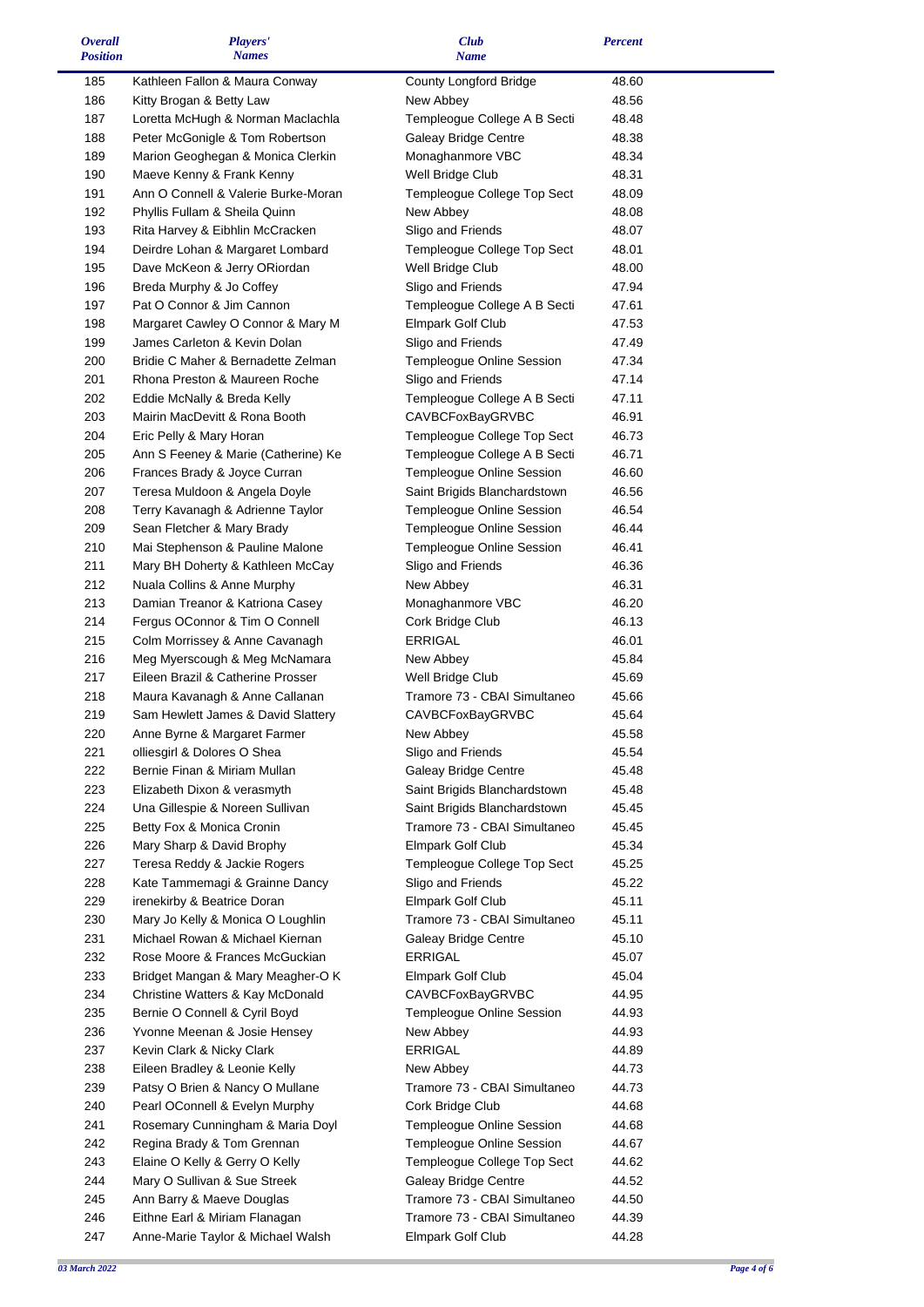| <b>Overall</b><br><b>Position</b> | Players'<br><b>Names</b>                                 | <b>Club</b><br><b>Name</b>                | <b>Percent</b> |  |
|-----------------------------------|----------------------------------------------------------|-------------------------------------------|----------------|--|
| 248                               | Teresa Leggett & Eileen ODonovan                         | Cork Bridge Club                          | 44.15          |  |
| 249                               | Ursula Devine & Aidan Clarke                             | Galeay Bridge Centre                      | 44.11          |  |
| 250                               | Aileen Timoney & Mary Mulvey                             | Galeay Bridge Centre                      | 44.02          |  |
| 251                               | Veronne Kelly & Claire Cashman                           | Elmpark Golf Club                         | 43.89          |  |
| 252                               | Kevin Coleman & Robert Wallace                           | Sligo and Friends                         | 43.85          |  |
| 253                               | John Lafferty & Breege Fleming                           | Galeay Bridge Centre                      | 43.68          |  |
| 254                               | Jim Doran & Andrea Dalton                                | Sligo and Friends                         | 43.54          |  |
| 255                               | Stanislaw Z. Gorski & Andrzej Kazimi                     | Galeay Bridge Centre                      | 43.53          |  |
| 256                               | Margaret King & Betty Cody                               | Cork Bridge Club                          | 43.52          |  |
| 257                               | Breda McCoy & Patricia Bradley                           | Templeogue College A B Secti              | 43.52          |  |
| 258                               | Anne Brannigan & Pamela Holmes                           | Saint Brigids Blanchardstown              | 43.29          |  |
| 259                               | Carolyn McGrath & Moya Breen                             | Well Bridge Club                          | 43.14          |  |
| 260                               | Harry Conlon & Joe Hannon                                | Templeogue Online Session                 | 43.10          |  |
| 261                               | Ronnie Carroll & Fran Dignam                             | Saint Brigids Blanchardstown              | 43.05          |  |
| 262                               | Betty O Loughlin & Paddy Doran                           | Sligo and Friends                         | 42.98          |  |
| 263                               | Carmel Murphy & Trudy Chambers                           | Galeay Bridge Centre                      | 42.95          |  |
| 264                               | Ita Elliott & Geraldine Duffy                            | Well Bridge Club                          | 42.90          |  |
| 265                               | Nuala Lynch & Rosemary O Brien                           | Galeay Bridge Centre                      | 42.78          |  |
| 266                               | Breda Crilly & Rosaleen Bardon                           | New Abbey                                 | 42.62          |  |
| 267                               | Una Flynn & Catherine Connolly                           | <b>County Longford Bridge</b>             | 42.60          |  |
| 268                               | Mary Bannon & Liza Crotty                                | ERRIGAL                                   | 42.58          |  |
| 269                               | Mary Delany & Fiona Moylan                               | Well Bridge Club                          | 42.55          |  |
| 270                               | Kathleen Gibbons & Josieliz                              | Sligo and Friends                         | 42.51          |  |
| 271                               | Brendan Clear & Anne Clear                               | Templeogue College Top Sect               | 42.50          |  |
| 272                               | Trudy Taylor & Neill McGinn                              | Monaghanmore VBC                          | 42.47          |  |
| 273                               | Peter Markham & Roisin Moloney                           | ERRIGAL                                   | 42.40          |  |
| 274                               | Margaret Gillen & Joan Donnellan                         | County Longford Bridge                    | 42.36          |  |
| 275                               | Lee Collier & mrsplaza                                   | Galeay Bridge Centre                      | 42.30          |  |
| 276                               | Mary Quinlan & Marie Sheehan                             | Cork Bridge Club                          | 42.29          |  |
| 277                               | Mary ODwyer & Eilin DeBuitleir                           | Well Bridge Club                          | 42.20          |  |
| 278                               | Billy Cunniffe & Margaret McCarthy                       | Sligo and Friends                         | 42.08          |  |
| 279                               | Sheila Rafter & Anne O Reilly                            | Galeay Bridge Centre                      | 42.08          |  |
| 280                               | Anne Harrington & Evelyn Doyle                           | Galeay Bridge Centre                      | 41.99          |  |
| 281                               | Ailish McEntee & Mary McGinn                             | Monaghanmore VBC                          | 41.92          |  |
| 282                               | Mary Egan & Tom Flynn                                    | Templeogue College A B Secti              | 41.84          |  |
| 283                               | Noreen Kilkenny & Colm Gallagher                         | Sligo and Friends                         | 41.82          |  |
| 284                               | Mary Flynn & Bernie O Dowd                               | Sligo and Friends                         | 41.80          |  |
| 285                               | Maura McTernan & Mary Gannon                             | Sligo and Friends                         | 41.66          |  |
| 286                               | Liz Sherlock & Colm McDonald                             | <b>CAVBCFoxBayGRVBC</b>                   | 41.53          |  |
| 287                               | Brendan Rushe & Anne-Marie Feene                         | Sligo and Friends                         | 41.53          |  |
| 288                               | Catherine Kelly & Andrew Smith                           | CAVBCFoxBayGRVBC<br>CAVBCFoxBayGRVBC      | 41.47          |  |
| 289                               | Marie Robinson & Eileen Smyth                            |                                           | 41.25          |  |
| 290<br>291                        | Josephine Byrne & Claire Cremin                          | New Abbey                                 | 41.24<br>41.19 |  |
| 292                               | Mary Berney & Joan Brennan<br>Pat Karney & Teresa Conlon | New Abbey<br>Saint Brigids Blanchardstown | 40.82          |  |
| 293                               | Claire O Neill & Orla Duffy                              | <b>CAVBCFoxBayGRVBC</b>                   | 40.76          |  |
| 294                               | Brede O Connor & Esther Stewart                          | Templeogue Online Session                 | 40.54          |  |
| 295                               | Peter Flynn & Declan O Keeffe                            | Tramore 73 - CBAI Simultaneo              | 40.48          |  |
| 296                               | Kathleen Collins & Maura Clancy                          | Sligo and Friends                         | 40.19          |  |
| 297                               | Cynthia O Dunlaing & Patricia Deleha                     | Sligo and Friends                         | 40.08          |  |
| 298                               | Mary Crowley & Nancy Keevans                             | Sligo and Friends                         | 39.82          |  |
| 299                               | Michael Madsen & Anne Madsen                             | New Abbey                                 | 39.25          |  |
| 300                               | Thos O Brien & Adrienne Weston                           | Templeogue College Top Sect               | 39.09          |  |
| 301                               | Fergus Smith & Mary Keane                                | Well Bridge Club                          | 38.98          |  |
| 302                               | rosehoward & MaryBarret                                  | Tramore 73 - CBAI Simultaneo              | 38.93          |  |
| 303                               | Aidan Synnott & Therese Gumbrielle                       | CAVBCFoxBayGRVBC                          | 38.72          |  |
| 304                               | Neil Burke & Marianne Toomey                             | Saint Brigids Blanchardstown              | 38.69          |  |
| 305                               | Margaret MacDonald & Helen Nolan                         | Tramore 73 - CBAI Simultaneo              | 38.59          |  |
| 306                               | jimegan99 & Owen Cummins                                 | Saint Brigids Blanchardstown              | 38.47          |  |
| 307                               | Geraldine Egan & Ronan Egan                              | Templeogue Online Session                 | 38.20          |  |
| 308                               | joanbra & Miriam Carroll                                 | Galeay Bridge Centre                      | 38.17          |  |
| 309                               | Mary Moloney & Helen Cuddihy                             | Elmpark Golf Club                         | 37.93          |  |
| 310                               | Nora Flynn & Anita Griffith                              | Cork Bridge Club                          | 37.79          |  |

 $\blacksquare$